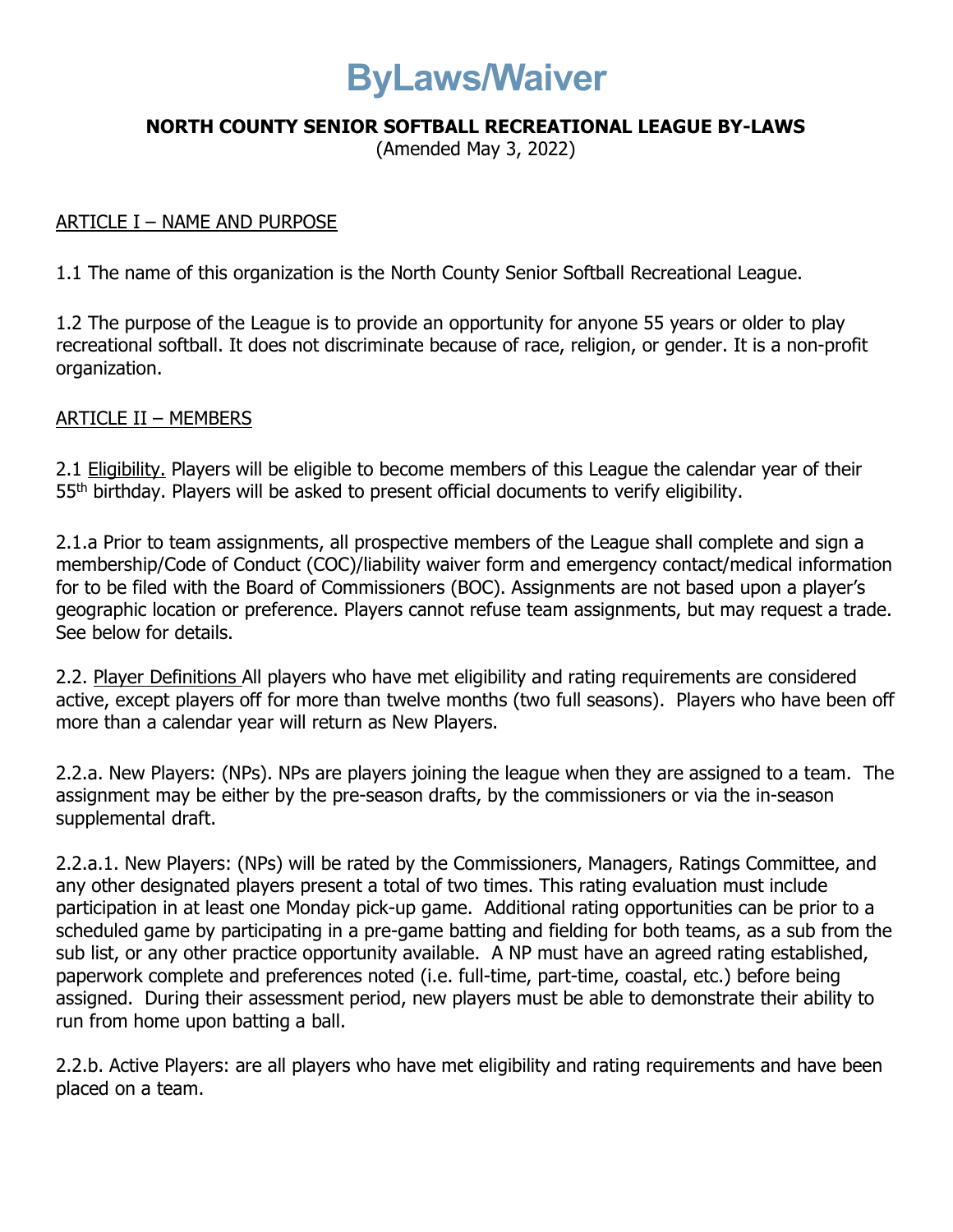2.2.c. Inactive Player: A player placed on Inactive, will not be eligible to return during the current season. It will be up to the manager and the affected player to determine if that player will be placed on Inactive.

2.2.c.1. The designation of Inactive status will be provided to the BOC prior to the time designated for making player assignments at a time identified by the BOC (6:00pm on the Thursday prior to the manager's meeting).

2.3 Team assignments. Players will be assigned teams as follows:

2.3.1 Pre-Season Drafts. The league holds pre-season drafts of all eligible NPs and active players for team assignments. The team assignments are effective for the length of the following season. A BOC or a draft committee shall develop draft procedures each season, draft forms, etc. The Draft date and location shall be approved by the managers and BOC. The actual draft should be performed no later than the first week after the current season ends. The BOC conducts the Draft with the assistance of volunteers.

2.3.1a If a player declares themself unavailable to play in the games scheduled for the first 30 days of a new active season, he or she cannot be part of the applicable pre-season draft. They instead have the option to place their name in the in-season draft for the month in which they become available. (Added effective 6-1-2021)

2.3.2 In Season Draft Process. During a season, there are players that want to join the league and be assigned to a team. These players consist of either new players or returning players. For the purposes of describing the in-season draft process, all players to be drafted will be referred to as new players.

2.3.2.a At the first managers meeting of the season, the commissioners will temporarily assign the new players to a team. The commissioners take into consideration the current team size, team ratings, position needs, and overall league parity. A manager cannot refuse this temporary assignment.

2.3.2.b Starting at the second managers meeting, a supplemental draft process will be used to allow team managers to select players for their team. The new players that were temporarily assigned in the first managers meeting will be included in this draft along with other new or returning players. These selections will be permanent for the remainder of the season. This draft process will be repeated at each subsequent manager's meeting except the last managers meeting in the season (e.g. June and December meeting). There are no new player assignments in the last month of the season.

2.3.2.c The order of the in-season draft will be determined by a calculation that assigns a ranking number for each team. This ranking number will be made up of three components: team eligibility, total team rating ranking, and team standings ranking. The ratings committee/league must notify all managers of players eligible for the draft as soon as possible after the Monday practice immediately prior to the managers meeting. Managers must notify the commissioners by 6:00pm on the Monday prior to the managers meeting if they have any players to be placed on inactive status.

The team standings component will be calculated using standard winning % calculation but will only use the games played from the last in-season draft up to and including the Tuesday games played prior to the managers meeting as long as there were at least 4 games played by all teams. If all teams did not play four games, then the standings component will be calculated using the standings from the prior two in-season drafts.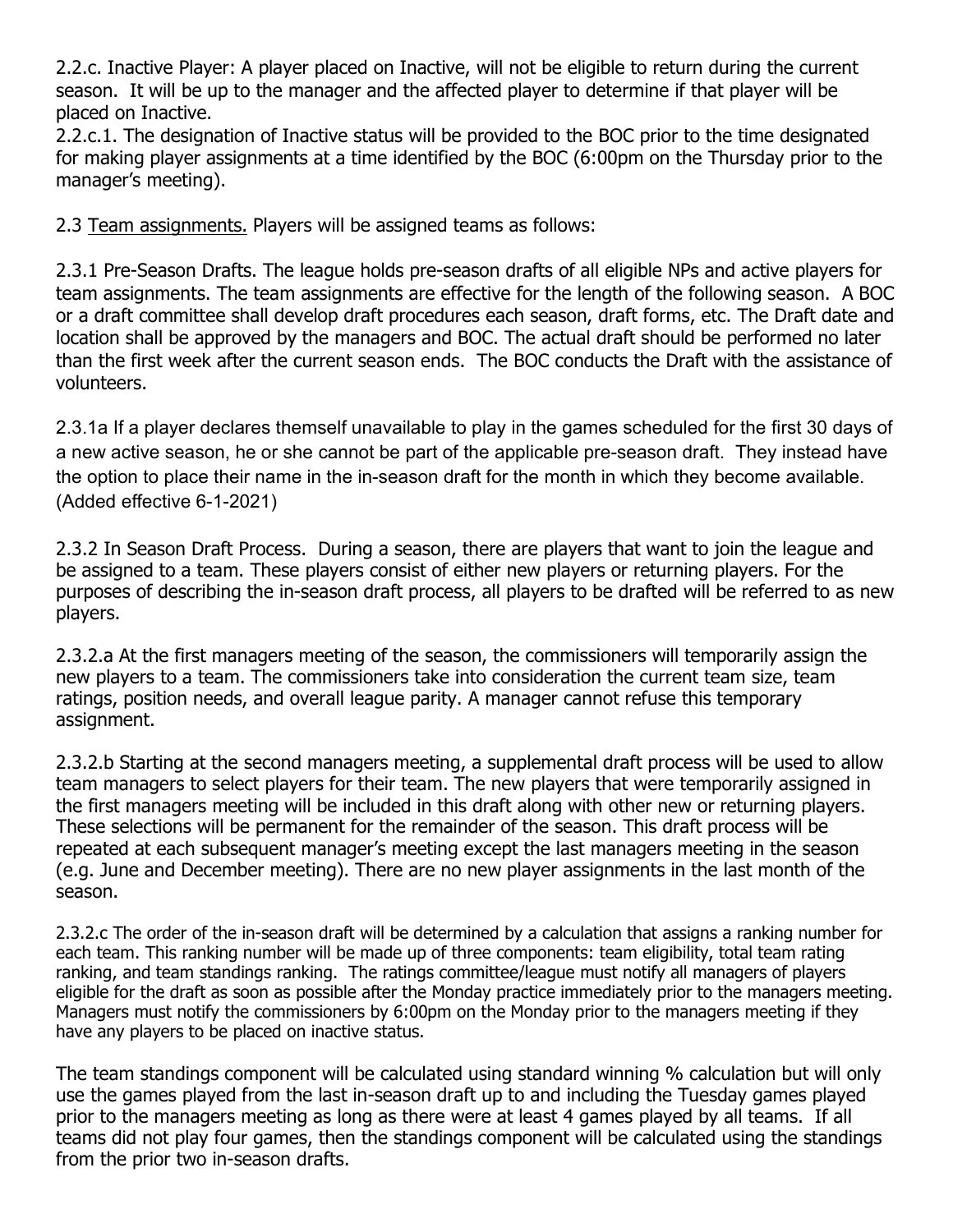2.3.2.d Team eligibility: There are two possible reasons to declare a team as ineligible for a round in the draft. The first reason is to ensure that differences in number of active players are held to a minimum. That is, any team with 2 or more active players than any other team will not be eligible for the draft so long as they have 2 players more. Since this factor can change during the draft process, this team eligibility will be recalculated after each draft pick. The second reason is to prevent teams having an unmanageable number of players. That is, any team with 15 active players will not be eligible for the draft.

2.3.2.e Team Rating Rank: The next component of the draft calculation is determining the Team Rating Rank. Each eligible team will be listed in total player rating order and given an average ranking value. The use of an average ranking will give those teams with an equal total team rating an equivalent ranking but may not be a whole number in order to allow more balance between all the teams. Below is an example:

| Геаm   | Eligibility | <b>Total Team Rating</b> | <b>Team Rating</b><br>Rank |
|--------|-------------|--------------------------|----------------------------|
| Team 1 |             | 160                      |                            |
| Team 2 |             | <b>XXX</b>               |                            |
| Team 3 |             | 167                      | 2.5                        |
| Team 4 |             | 167                      | 2.5                        |
| Team 5 |             | 175                      |                            |

2.3.2.f Team Standing Rank: The next component of the draft calculation is determining the Team Standing Rank. Every team will be listed in their team standing order and given an average ranking value. Once those values are determined, any ineligible team is then removed from the list while the remaining teams retain the same ranking value. Below is an example:

| Team   | Team     | Team     | Eligibility | Final    |
|--------|----------|----------|-------------|----------|
|        | Standing | Standing |             | Standing |
|        |          | Rank     |             | Rank     |
| Team 1 | .125     |          |             |          |
| Team 2 | .200     |          |             |          |
| Team 3 | .500     | 3.5      |             | 3.5      |
| Team 4 | .500     | 3.5      |             | 3.5      |
| Team 5 | .750     |          |             |          |

2.3.2.g The final draft ranking is the sum of the Team Rating Rank and the Final Team Standing Rank. Using the examples above, each team would have the following final draft ranking: Team 1 (2), Team 3 (6.0), Team 4 (6.0), and Team 5 (9). In this situation, final draft ranking ties will be broken first by the lowest number of active players, and second by a coin toss if needed. After Team 1 makes their draft selection, the draft order is recalculated, including both the Team Rating Rank and the Team Eligibility.

2.3.2.h Any team with less than 12 active players will be guaranteed a selection in the draft. However, they are not guaranteed a first pick. Their pick sequence will be determined by the standard draft calculation above. Once the number of players to be selected equals the number of teams with less than 12 active players, the remaining teams will be considered ineligible.

2.3.2.i All teams with the full roster (12 players or more) may elect to pass selecting a player. If all teams pass on selecting a player, that selection will go to the eligible team with the highest win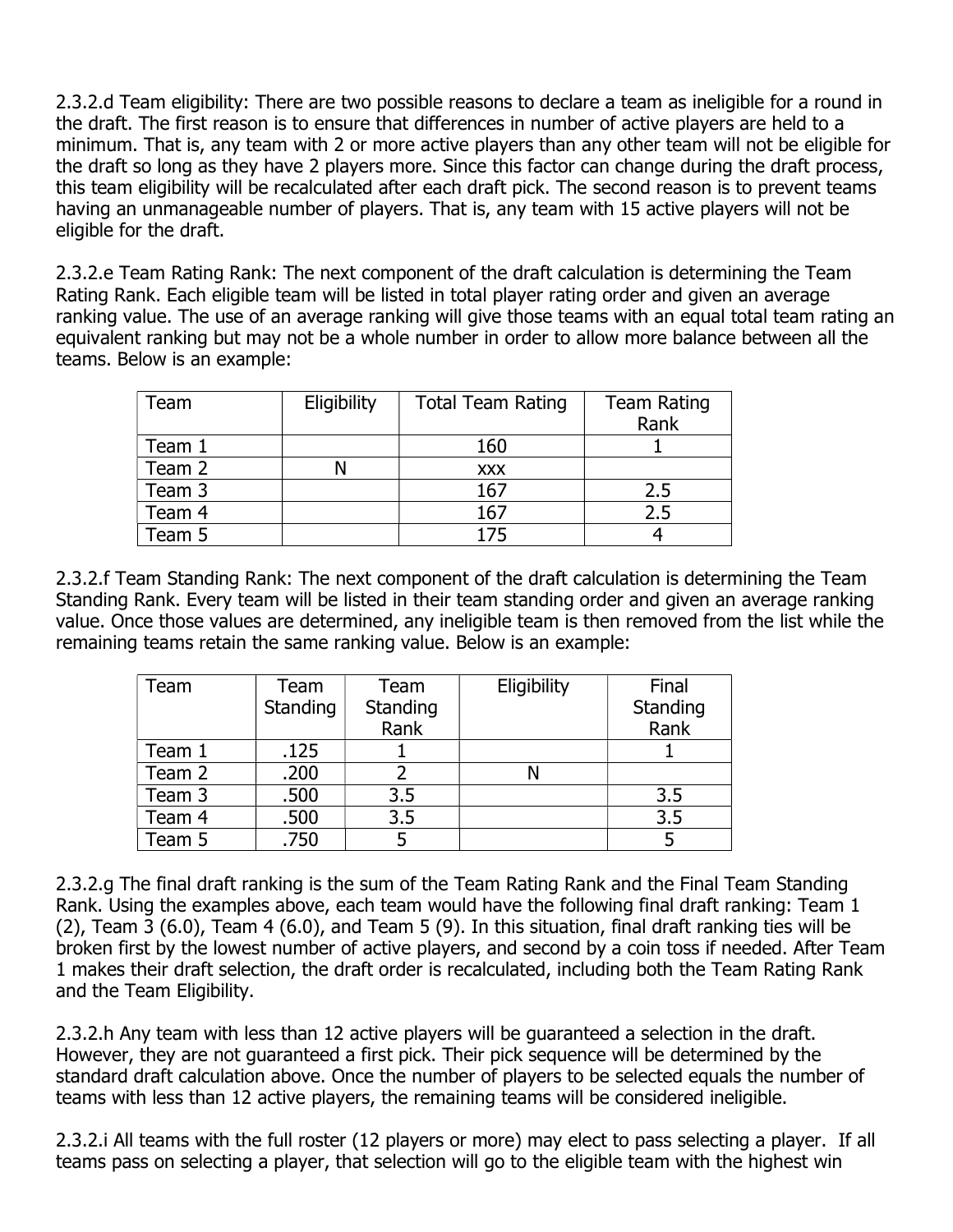percentage. For example, if there were 3 players remaining and all eligible teams have passed, the eligible team with the highest win percentage would pick third, the eligible team with the second highest win percentage would pick second and the eligible team with the third highest win percentage would pick first. Ties for this process will be broken first by lowest number of active players, second by highest total player points and third by coin toss if needed.

2.3.3 Managers have elected to limit the size of teams to 15 active players. Therefore, teams are also not eligible if they have a total of 15 active players.

2.3.4 Number of active players is defined as the total roster size less 1 for each Inactive player.

# 2.4 In Season Trades:

2.4 From time-to-time player trades may occur during a season.

- The Managers and Commissioners shall make their best attempt to resolve any issues or conflicts. If all attempts are unsuccessful, a player may request to be traded.
- A player may request to be traded because of player issues or conflicts (once a season)
- The manager will attempt to find a suitable trade, if possible.
- If a trade request is made by a player, all managers must be notified by the commissioner(s).
- If a trade is found, both players and managers must agree; the BOC will then be notified. The BOC has final approval to ensure an equitable trade. If no trade can be found, the player shall remain on the current team until a trade can be found.
- No trades are permitted within 30 calendar days of the end of a regular season.

2.5 Dues: Teams are required to pay dues each season to the League to cover field rental fees, League insurance, and other costs incurred.

# ARTICLE III – BOARD OF COMMISSIONERS

3.1 Administrative duties (day-to-day duties) for the league shall be vested in the BOC consisting of three members elected by popular vote of the team managers and current BOC. A Chair will be selected by the Commissioners to serve for a period of one season. The duly appointed Chair of Commissioners shall assign the principal collateral duties of Vice Chairman and Secretary to the other remaining Commissioners.

3.2 The BOC shall be responsible for carrying out the following list of duties, responsibilities and other such duties as may be required. The BOC may appoint league members to assist in effectively carrying out the duties and responsibilities.

a. Set dues for each team each season necessary to meet league expenses. Appoint a Treasurer to collect all monies owed the League, pay all obligations incurred by the League and report monthly on the status of League finances.

b. Assign NP using managers guidelines.

c. Maintain and report regularly/semi-weekly on League standings.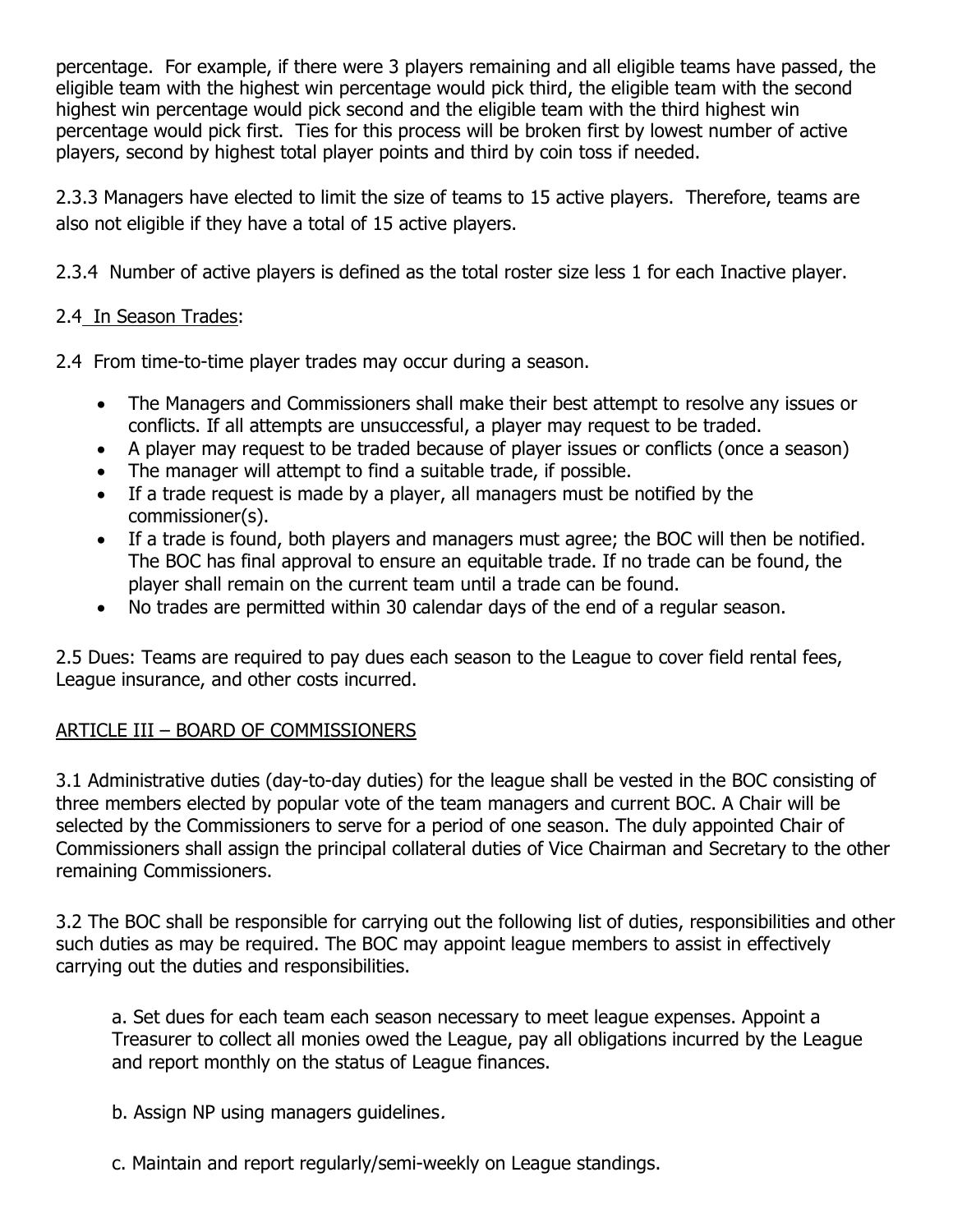d. Solicit new players.

e. Develop and maintain local league rules, issue written interpretations to ASA and make such exceptions to Amateur Softball Association (ASA) rules as deemed appropriate for the safety and enjoyment of play. See attached League Rules.

f. Develop and maintain a Code of Conduct (COC). Maintain a copy of all players signed forms.

g. Take disciplinary action as described herein for any violation of the By-laws or COC.

h. Secure playing fields in various North County cities for the conduct of League games. Ensure that all fees are paid promptly and city use requirements are adhered to by League members to maintain effective relationships with our host cities.

i. Provide liability insurance for the League sufficient to meet the applicable cities requirements.

j. Develop and maintain the League Master Roster of all teams, players, DLs players. Maintain a current list of all players, and their essential contact information.

k. Appoint/solicit players to various committees as needed.

l. Keep accurate records of the proceedings of all meetings of the BOC and managers.

m. Hold elections of Commissioners.

n. Conduct monthly meetings.

#### 3.3 Election of Commissioners:

a. **Eligibility**. In order to be eligible to be elected to the BOC, a player must have no history of disciplinary action taken against him/her in the two-year period preceding the date of the election; and be in an active status.

b. Candidates: The BOC will solicit candidates. No commissioner shall manage a league team.

c. Elections. The election shall be held at the monthly meeting no later than 1 month prior to the end of the season. Elections may be by secret ballot. The proposed candidate will be approved by a simple majority of the BOC and managers.

d. Terms. Commissioners shall be elected to serve a  $1\frac{1}{2}$  year term. Elections shall occur each season, resulting in overlapping terms in order to provide continued experience. The term of office shall commence the day of the draft for the new season.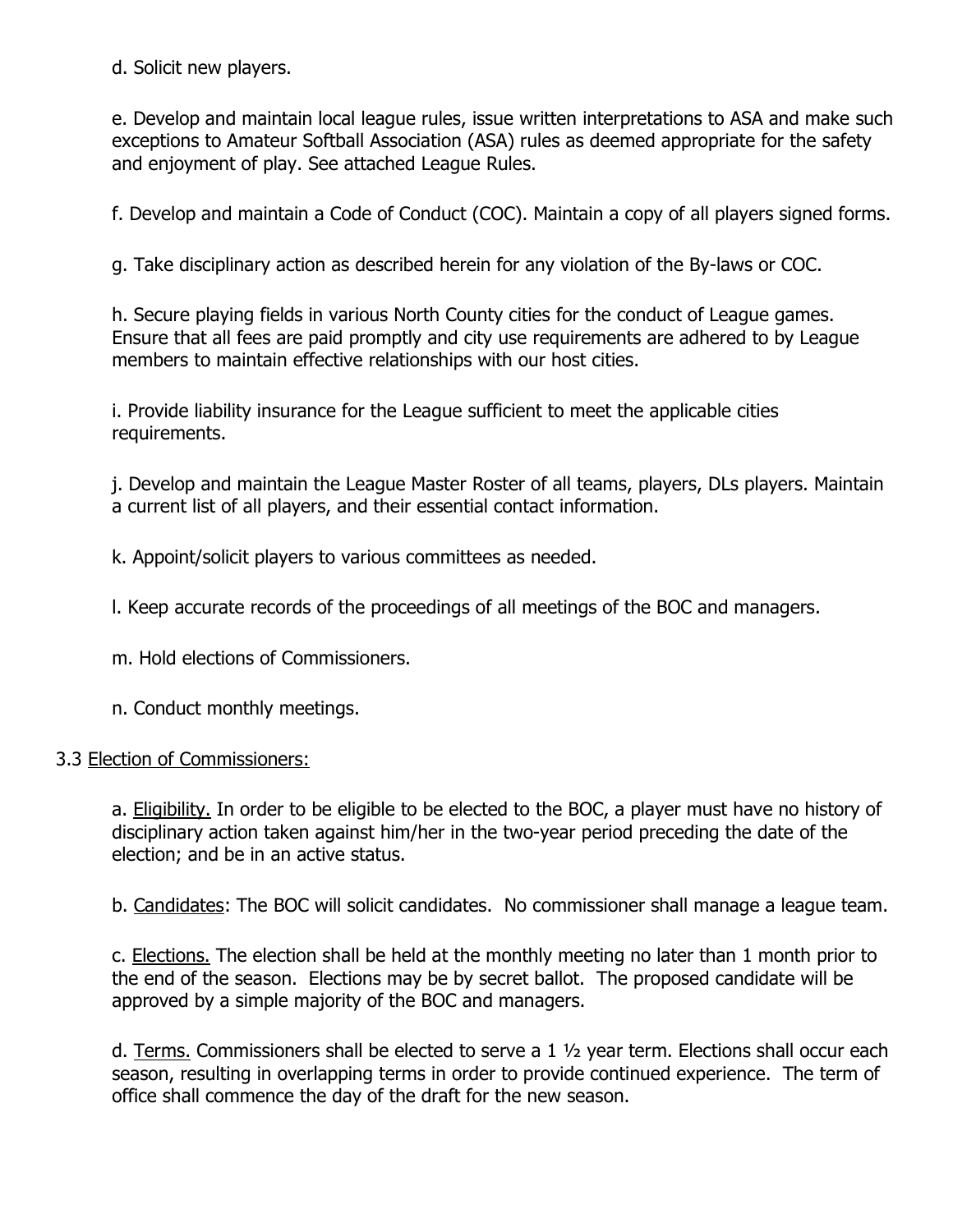3.4 Commissioner Vacancy. If a commissioner cannot or will not complete his elected term, a simple majority vote of the BOC and managers will decide whether to replace him/her for the remainder of their term. The BOC will solicit candidates, if it is determined to fill the vacancy. The proposed candidate will be approved by a simple majority of BOC and managers.

3.5 Removal of Commissioners. A commissioner may be removed from office for violation of COC, and/or failure to perform their duties, by a two-thirds vote of a panel consisting of managers and non-involved commissioners.

## ARTICLE IV – STANDING COMMITTEES AND MANAGERS

4.1 The BOC shall ensure that the following committees are formed, and meet in a timely manner, as required. A Commissioner may be a committee member, but not chair of a committee.

a. Draft Committee –shall be formed each year to develop draft procedures, applicable forms, provide ratings to managers, etc. The Rating Committee will provide the Draft Committee current ratings of players.

4.1.b.1: Provide a rating for all players in the league. A rating committee member cannot rate himself, have any vote on his rating, or be present when his rating is being discussed.

4.1.b.2: Develop procedures and guidelines to be used to determine player ratings and provide this guideline to the managers (Refer to Player Rating Matrix included).

4.1.b.3: Use the managers' ratings AND the committee's rating to rate each player.

4.1.b.4: Once the players have been ranked and sorted from highest to lowest, the committee will do a second review of the top 20 players for smoothing purposes. The committee will also perform a review of the manager's own ratings for themselves to ensure them for accuracy.

4.1.b.5: provide spreadsheet with name, ratings, and positions to Draft Committee, managers and Commissioners, (No change, renumber only)

4.1.b.6: coordinate rating of NPs based on the same rating criteria used for the current draft year, (No change, renumber only)

4.1.b.7: other duties as assigned by the BOC. (No change, renumber only)

c. Rules/By-Laws Committee – this committee will review and recommend proposed changes to the league playing rules and By-Laws. Proposed changes to league rules will be forwarded to the Rules Committee for consideration and recommendations. Rule changes will be approved by the BOC and managers.

c.1. The procedure for rule changes or new rules has been determined that the managers or rules committee members will ask the BOC to consider the new rule or rule change. The BOC would then task the rules committee to seek feedback on the proposed rule or change. The Committee would then draft proposed wording for rules or changes that reflect the proposed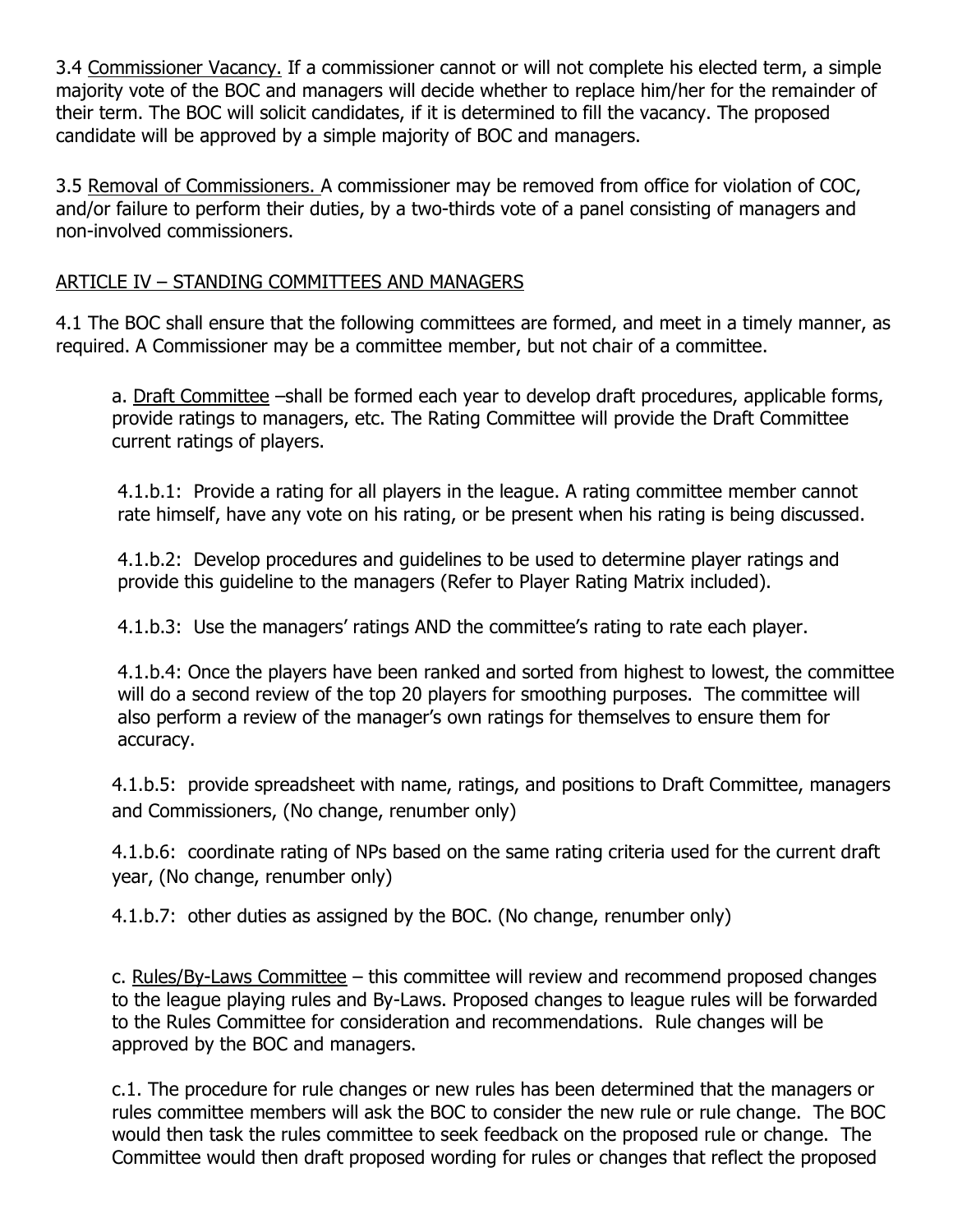change. The Rules Committee would then present these options to the managers and BOC at the "rules meeting" or whenever the BOC instructs the committee to present it.

c.2. The rules committee may not change a rule, or change the intent of a rule without being tasked by the BOC and gaining BOC and manager approval.

c.3. The rules committee however, is tasked with the responsibility to continually review and improve current By-laws and Local Rules. The Committee is asked to correct all typographic errors, punctuation mistakes, grammar errors, placement or sequencing errors, and wording that is ambiguous that can lead to confusion. The Committee will highlight these and provide corrections. These corrections will be presented to the managers for discussion and a vote for approval.

d. League Expansion/Management Committee – this committee shall develop a long-range expansion plan for the league. Factors to be considered are:

- identify maximum number of teams
- identify available fields
- identify maximum number of players per team.
- establish NPs assignments intervals, i.e. monthly, seasonal, etc.
- review schedules
- review needs for divisions
- best time to add new team, i.e. beginning of season, annual, etc.
- review need for waiting list
- present plan to managers and BOC for approval.

4.2 Managers duties. Team managers shall attend managers meetings, provide active player ratings each season per the Player Rating Guidelines to the Rating committee, disseminate information to their players, collect monies, ensure adequate field equipment is available, etc.

a. Assignment of Managers. Manager vacancies for an existing team shall be solicited first from within the team. Volunteers from within the team shall be approved by the managers and BOC. If no team player volunteers, the BOC shall solicit volunteers from the active players in the league. When a new team is formed, the BOC shall solicit volunteers from the active players in the league. The BOC and managers shall approve/appoint new team managers.

b. Removal of Manager. Failure to carry out managerial duties may result in removal by BOC and managers.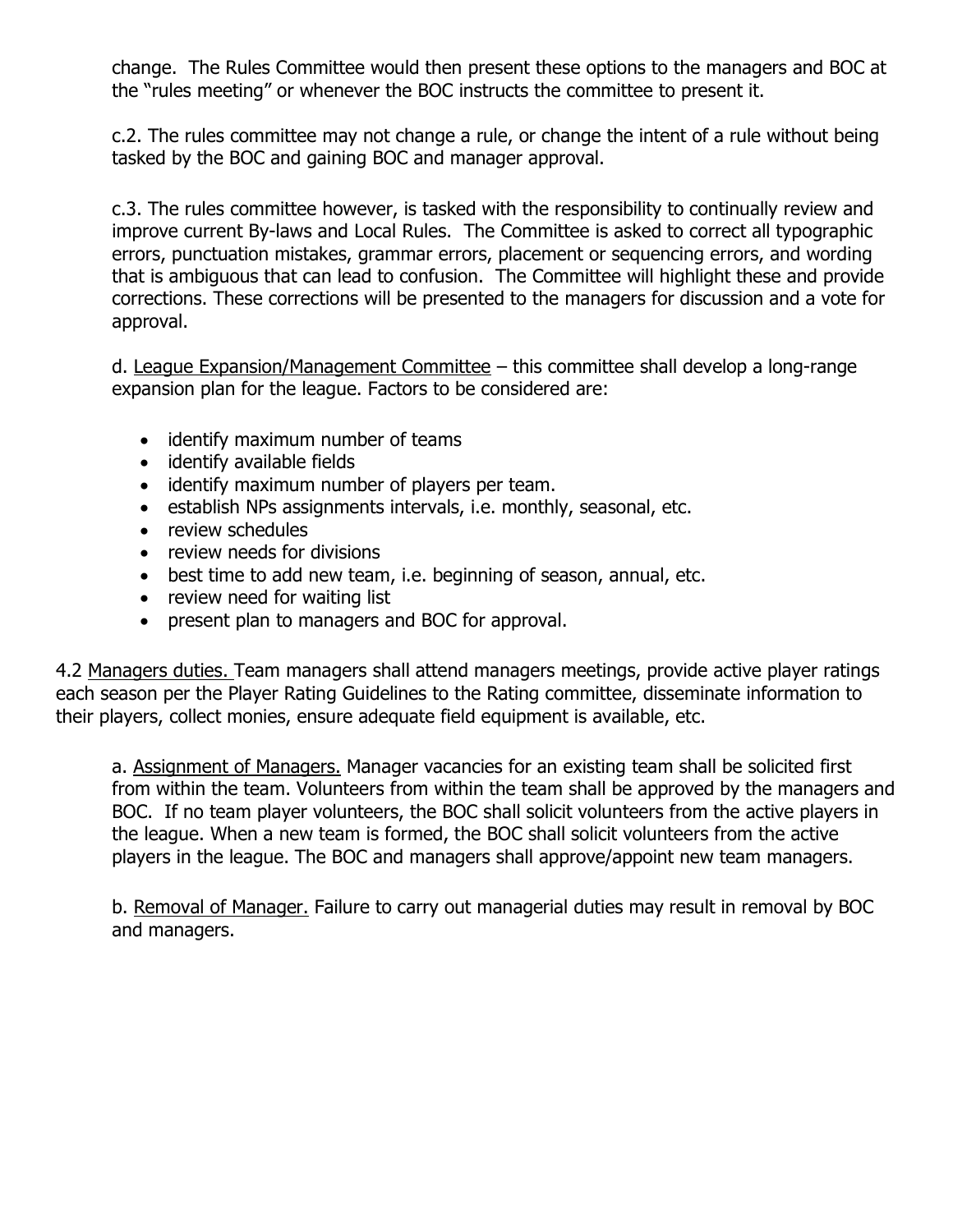#### ARTICLE V – BOARD MEETINGS

5.1 Board meetings shall be conducted once a month with the BOC and team managers. A quorum shall consist of two Commissioners and fifty percent of managers. No business shall be conducted in the absence of a quorum. The Commissioners shall call a managers' meeting, if at least, three team managers request a meeting. The BOC Chair shall notify all involved parties within ten days prior to such meeting. If less than three team managers and/or players requests a meeting of the BOC, an "expedited review" meeting of Commissioners may be called and involved parties given five days' notice.

5.2 Voting authority is vested in the managers and the BOC. All decisions will be made by a simple majority of votes by the BOC and managers unless otherwise stated in the by-laws. Tie votes shall be decided by the Commissioners. Board meetings shall be governed by the procedures set forth in Roberts' Rules of Order.

5.3 Absence of Commissioners. For parliamentary purposes only, the Commissioners shall be ranked Chair, Vice-Chair, and Secretary. In the absence of the Chair, the next ranked available Commissioner shall temporarily chair meetings of the Commissioners and Managers. The Chair shall serve for a period of one season.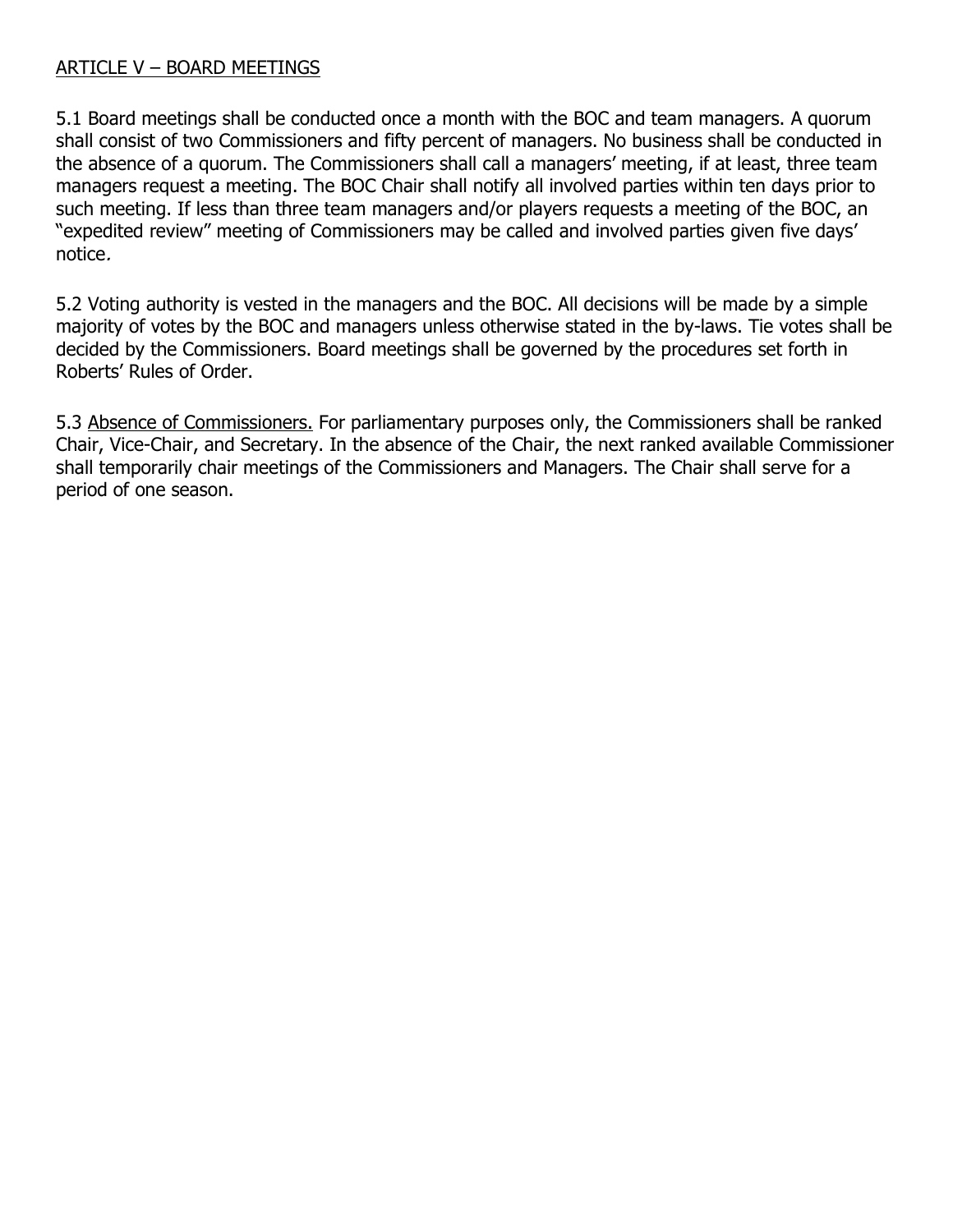## ARTICLE VI NON-COMPLIANCE OF PLAYERS AND COMMISSIONERS

6.1 Violations of this document's intent will not be tolerated and will be categorized as either:

a. Minor: Any member while on the field, in the dugout, or in the immediate area of the playing field that uses profanity or abusive language toward another member, or who otherwise violates the COC shall be subject to a warning. The umpire or either team manager shall have the authority to issue such a warning. It is the manager's responsibility to warn a player(s) that persistent or escalated behavior will result in a written report. Note: any player has the right to file an incident report.

b. Major: Continued violations of the COC or instances that escalate to violent arguments, physical contact or gross unsportsmanlike conduct, may be subject to suspension by the BOC. Any member, who regularly violates the rules and regulations or is so disruptive as to embarrass the league or its officers and continues to be confrontational, may be expelled from the league.

#### 6.2 Written notices:

a. Any written report presented to the BOC concerning a violation/incident must be made available to the player(s) involved.

b. Reports and notices shall cause a review by the BOC and/or Ad Hoc committee. The BOC shall ensure explanations and witnesses, as necessary, to evaluate the incident. The involved player(s) shall be given the opportunity to give a statement or provide witnesses to the Ad Hoc Committee.

#### 6.3 Non-Compliance Ad Hoc Committee.

a. The BOC, after initial review of the incident report, may elect to appoint an Ad Hoc (single purpose) committee, to review the incident and report back to the BOC with their findings and recommendations. All decisions will be made by the BOC, not the Ad Hoc Committee.

b. The BOC will select three non-involved player/umpire for the Ad Hoc Committee.

## 6.4 Penalties.

a. All written documentation will be dated. The duration of the penalty must have a starting and ending effective date. All involved parties shall be provided copies of the decision. The BOC shall keep a record of all decisions. After two years, a player's record will be cleared.

b. Offenses to the COC may require that a person(s) be placed on probation for a specific period of time.

c. The extent of action required may range from suspension to expulsion from the league.